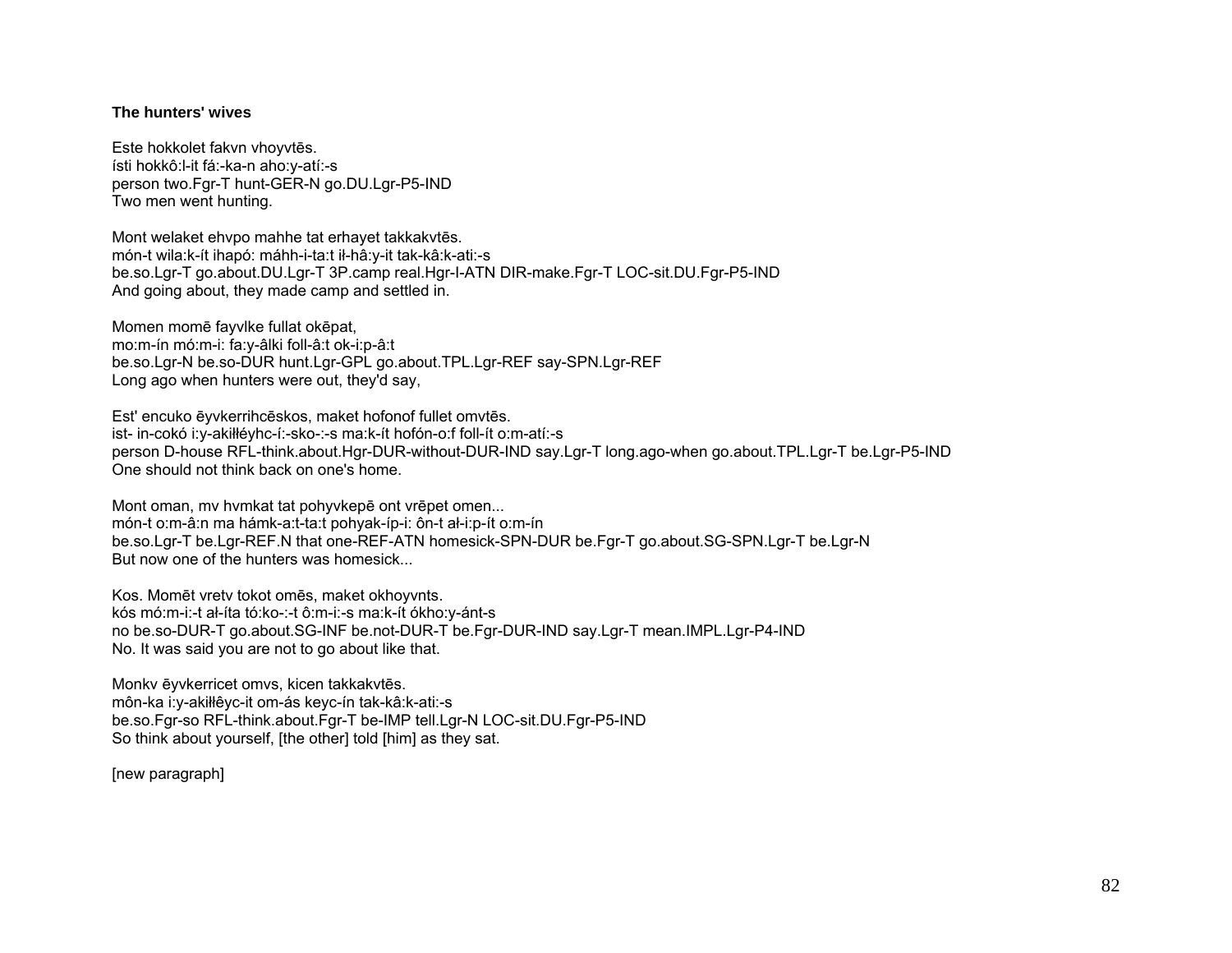Mont yomocken momēn kicen takkaken ohhvyatken, món-t yomo:ck-ín mó:m-i:-n keyc-ín tak-kâ:k-in oh-hayâ:tk-in be.so.Lgr-T dark.Lgr-N be.so-DUR-N tell.Lgr-N LOC-sit.DU.Fgr-N on-dawn.Fgr-N Then darkness came and they settled in for the night,

mvn nake momēt oman okhoyvtētok: má-n nâ:ki mó:m-i:-t ô:m-a:n ókho:y-atí:-t-o:k that-N thing be.so-DUR-T be.Fgr-REF.N mean.IMPL.Lgr-P5-T-say.L and they have said such things happen then:

Hoktvke tat puhitake vlahokēpvnts, makvtēs, mahokvnts. hokt-akí-ta:t po-hey-tá:ki alá:hok-i:p-ánt-s ma:k-atí:-s má:ho:k-ánt-s female-PL-ATN 1sP-wife-PL arrive.DU-SPN.Lgr-P4-IND say.Lgr-P5-IND say.IMPL.Lgr-P4-IND Two women--it was our wives--came, he said, it was said.

Mont hompetv nake momēn hecvkvrē onkot ometo 'stomis, món-t homp-itá nâ:ki mó:m-i:-n hic-ák-áłi: ón-ko-:-t ô:m-i-t-o stô:m-eys be.so.Lgr-T eat-INF thing be.so-DUR-N see-IMPL.A-will be-not-DUR-T be.Fgr-T-FOC what.Fgr-even And even though food and the like were nowhere to be found,

hompetv tat erocepēt 'svlahokēpet omēpekv, homp-itá-ta:t ił-o:c-ip-í:-t 's-ala:hok-î:p-it om-i:p-iká eat-INF-ATN DIR-have-SPN-DUR-T INST-arrive.DU-SPN.Fgr-T be-SPN.Lgr-so [the two women] had brought food,

Punhompaks! maket omaket... pon-hómp-aks ma:k-ít om-a:k-ít 1pD-eat-PL.IMP say.Lgr-T be-PL.Lgr-T and said, Eat with us!...

Hoktvke tat mvn enheckv tat puhitaket omēpē hēret omet omēpen, hokt-akí-ta:t má-n in-híc-ka-ta:t po-hey-tá:ki-t om-î:p-i: hĭ:ⁿł-it o:m-ít om-i:p-ín female-PL-ATN that-N D-see-GER-ATN 1pP-wife-PL-T be-SPN.Fgr-DUR good.Ngr-T be.Lgr-T be-SPN.Lgr-N The women looked just like our wives,

vsv hvmkat tat em punayet mont enhompet omēpen... asá hámk-a:t-ta:t ím-pona:y-ít món-t ín-homp-ít om-i:p-ín yonder one-REF-ATN D-talk.Lgr-T be.so.Lgr-T D-eat.Lgr-T be-SPN.Lgr-N and one [hunter] talked with [his wife] and ate with her...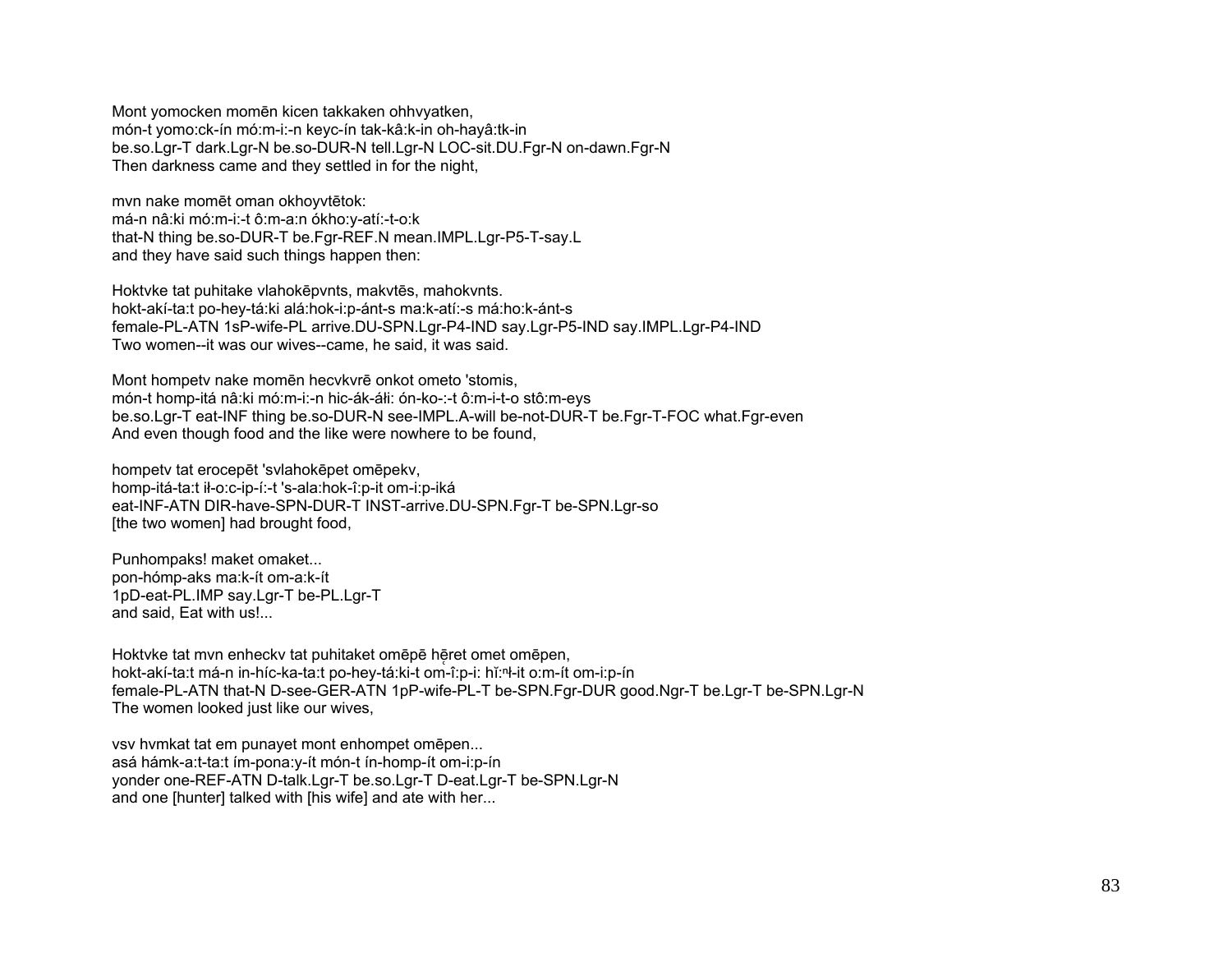Efv-vcule hymket aatet vlaket cycefokkicen, afolotkyyan, ifa-acól-i hámk-it a:-â:t-it alâ:k-it ca-cifókkevc-ín á:-folo:tk-av-â:n dog-old-I one-T DIR-come.SG.Fgr-T arrive.Fgr-T 1sP-poke.Lgr-N DIR-turn.around.SG.Lgr-1sA-REF.N An old dog came over and poked me, and when I turned around, said,

My hoktyke welakat cehitake tokot oman onky em onvyys. ma hokt-akí wila:k-â:t ci-hey-tá:ki tó:ko-:-t ô:m-a:n on-ká im-onay-ás that female-PL go.about.DU.Lgr-REF 2P-wife-PL be.not-DUR-T be.Fgr-REF.N be.Lgr-so D-tell-IMP Tell [the other man] those women that are here are not your wives.

Mont enhompēsko tayusēt os, maket omen... món-t in-hómp-í:-sko-: tă:<sup>n</sup>y-os-i:-t ô:-s ma:k-ít o:m-ín be.so.Lgr-T D-eat-DUR-without-DUR can.Ngr-DIM-DUR-T be.Fgr-IND say.Lgr-T be.Lgr-N One should not eat with them, he said...

Momēn maket onkv, Enhompetskekan hērēs. mó:m-i:-n ma:k-ít on-ká in-hómp-íck-ik-a:n hĭ:<sup>n</sup>ł-i:-s be.so-DUR-N say.Lgr-T be.Lgr-so D-eat-2sA-not-REF.N good.Ngr-DUR-IND And he said, It is good you do not eat with them.

Kicit omvyis, Myn hoktē enhecky tat ehiwy enheckyt omepet onky, keyc-éy-t o:m-ay-êys má-n hoktí: in-híc-ka-ta:t ihéywa in-híc-ka-t om-î:p-it on-ká tell.Lgr-1sA-T be.Lgr-1sA-even that-N female D-see-GER-ATN 3P.wife D-see-GER-T be-SPN.Fgr-T be.Lgr-so Then I said, But the woman's appearance was so like his wife's

Myt cyhiwyt omēpan okaks, komēpet onky enhompet...

má-t ca-héywa-t om-î:p-a:n ok-áks ko:m-î:p-it on-ká ín-homp-ít that-T 1sP-wife-T be-SPN.Fgr-REF.N say-PL.IMP think.Lgr-SPN.Fgr-T be.Lgr-so D-eat.Lgr-T that he thought, That is my wife, and ate with her...

Mon em punayet estakliket 'sohyafken... mó:-n ím-pona:y-ít is-tak-lêyk-it s-oh-yâ:fk-in be.so.Lgr-N D-talk.Lgr-T INST-LOC-sit.SG.Fgr-T INST-on-be.evening.Fgr-N So it was that he talked with her and sat until evening...

Yomocken hompety hayat tayē hēren cyfencykē hēret takwelaket omen... yomô:ck-in homp-itá ha:y-â:t tâ:y-i: hǐ:ʰ-in cafincak-í: hǐ:ʰ-it ták-wila:k-ít o:m-ín dark.Fgr-N eat-INF make.Lgr-REF much.Fgr-DUR very.Ngr-N lively.RED-DUR very.Ngr-T LOC-go.about.DU.Lgr-T be.Lgr-N It was getting dark and the cooks were actively going back and forth...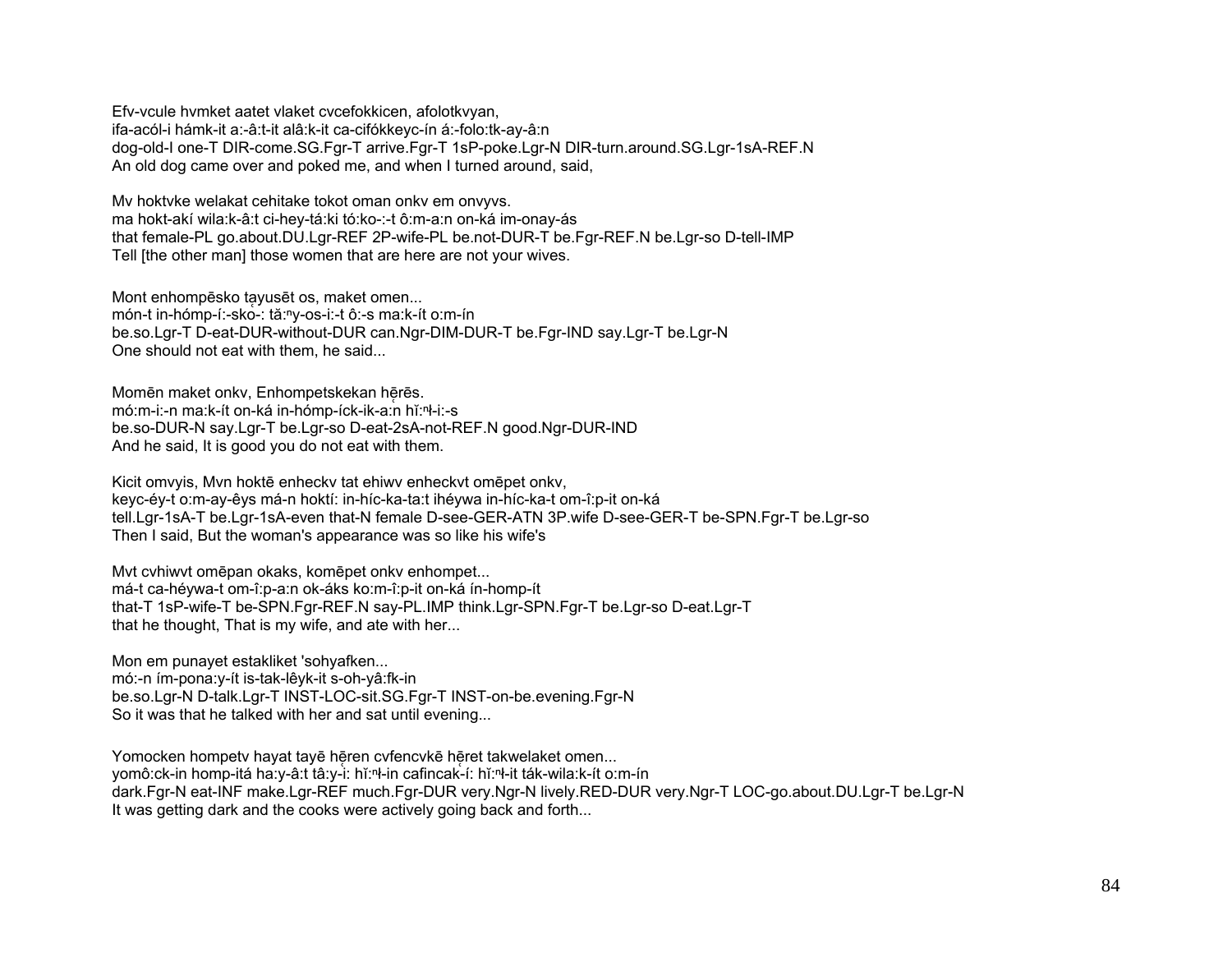Mv efv-vculet okat. ma ifa-acól-it o:k-â:t that dog-old-T say.Lgr-REF The old dog said,

My hoktē cēme cehiwy omē ēyomicē tak-arat-ma hoktí: cí:mi ci-héywa ó:m-i: i:y-oméyc-i: tákk-a:ł-â:t that female you 2P-wife be.like-DUR RFL-do-DUR LOC-go.about.SG.Lgr-REF That woman going around pretending to be your wife--

totky vhētkē eto estakwakkan astak-ehset, yētafolkof, tó:tka ahi:tk-í: itó is-tak-wâ:kk-a:n a:-s-takk-íhs-it y-i:tá:folk-ô:f fire burn.Lgr-DUR tree INST-LOC-lie.SG.Fgr-REF.N DIR-INST-LOC-take.SG.Hgr-T DIR-turn.back.Lgr-when take that piece of burning wood, and when she turns her back,

'sem aksekēvvs. 's-im- ak-sikí:v-as INST-D-LOC-gouge-IMP gouge her with it.

Momof estomēt on okevat, mvn kerretskvrēs. mo:m-ô:f istó:m-i:-t ô:-n o:k-iy-â:t má-n kíłł-íck-áłi:-s be.so.Lgr-when lots-DUR-T be.Fgr-N say.Lgr-1pA-REF that-N know-2sA-will-IND Then you will know everything we told you.

[new paragraph]

Efvt cvkicat omēcicēn. ifá-t ca-keyc-â:t omi:céyc-i:-n dog-T 1sP-tell.Lgr-REF due.to-DUR-N Because the dog had told me to,

eto vhētkat astak-ehsit, em akrēfkvyan, itó ahi:tk-â:t a:-s-takk-íhs-ey-t im- ak-lî:fk-ay-a:n tree burn.Lgr-REF DIR-INST-LOC-take.SG.Hgr-1sA-T D- LOC-poke.Fgr-1sA-REF.N I picked up a piece of burning wood, and when I poked her,

culv-hoktvlwvt omēpvtet kvohiket vyēpvntvs. cola-hoktálwa-t om-î:p-at-it kawhêyk-it ay-i:p-ánta-s fox-old.female-T be-SPN.Fgr-happen-T moan.Hgr-T go.SG-SPN.Lgr-P4-IND it was an old female fox who took off moaning.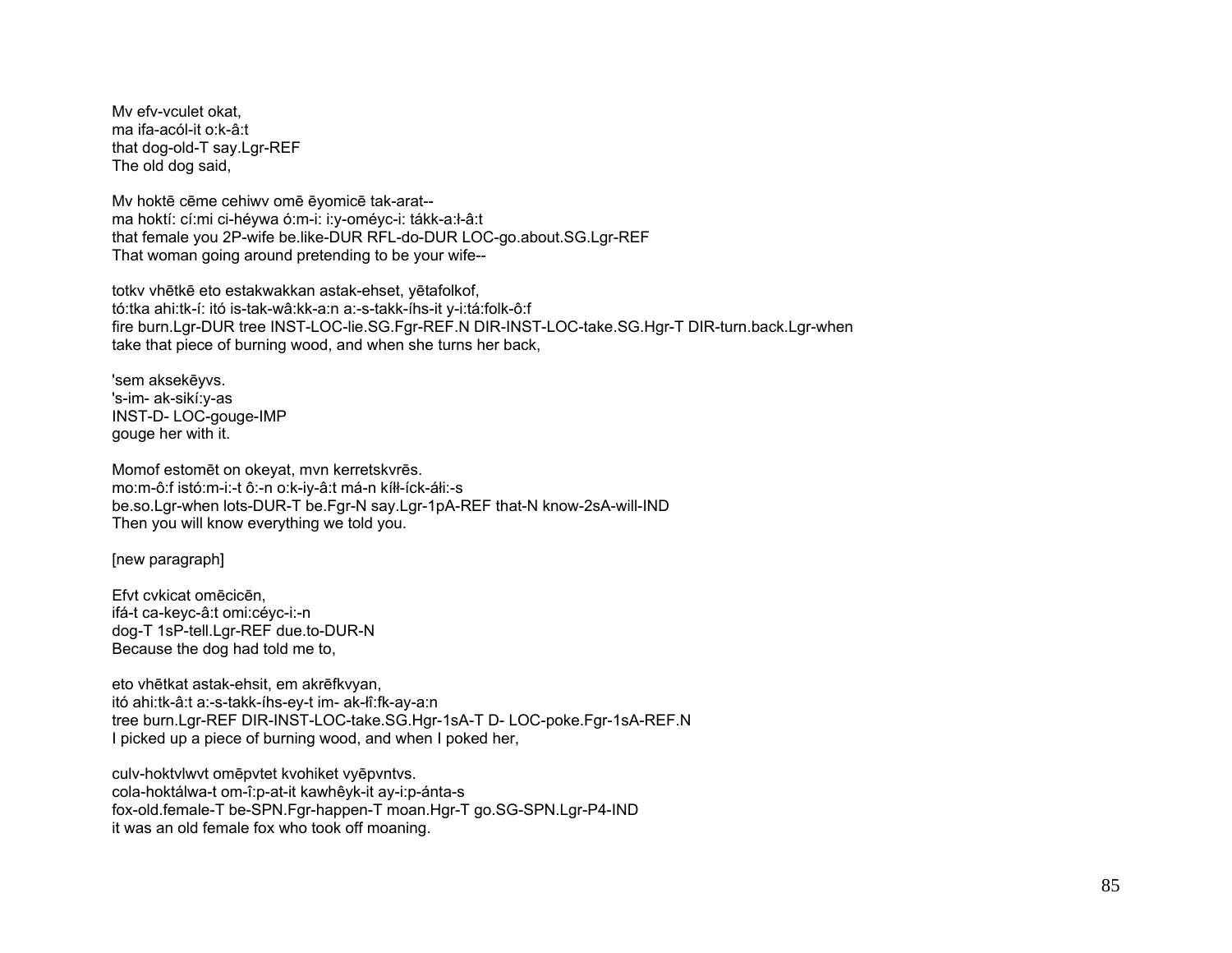[new paragraph]

Momen vsv hvmkateu matapomēcekvs, kicet, mv efv-vcule tat maket ont, mo:m-ín asá hámk-a:ti-ó ma:ta:pomí:c-ikas keyc-ít ma ifa-acól-i-ta:t ma:k-ít ón-t be.so.Lgr-N yonder one-REF-also do.same-let tell.Lgr-T that dog-old-I-ATN say.Lgr-T be.Lgr-T Now tell the other to do the same, the old dog said,

Em onvyvs, maken, im-onay-ás ma:k-ín D-tell-IMP say.Lgr-N Tell him, he said,

em onayēto 'stomis, im-óna: y-í:-t-o stô: m-eys D-tell.Lgr-DUR-T-FOC what.Fgr-even but even though I told him,

estofyn momēceko tat: istó:fa-n momí:c-iko-: tâ:t some.time-N do-not-DUR can.F.T he couldn't do it:

Cvhiwvt vm vlaket os, komē hēret omet... ca-héywa-t am- alâ:k-it ó:-s kó:m-i: hĭ:<sup>n</sup>ł-it o:m-ít 1sP-wife-T 1sD- arrive.Fgr-T be.Lgr-IND think-DUR very.Ngr-T be.Lgr-T My wife has come to me, he thought...

Momusen wakkety ohren. mô:m-os-in wakk-itá óhł-in be.so.Fgr-DIM-N lie.SG-INF reach.Hgr-N Then it was time for bed.

lomhet omeyan, lômh-it o:m-iy-â:n lie.TPL.Fgr-T be.Lgr-1pA-REF.N and as we were lying there,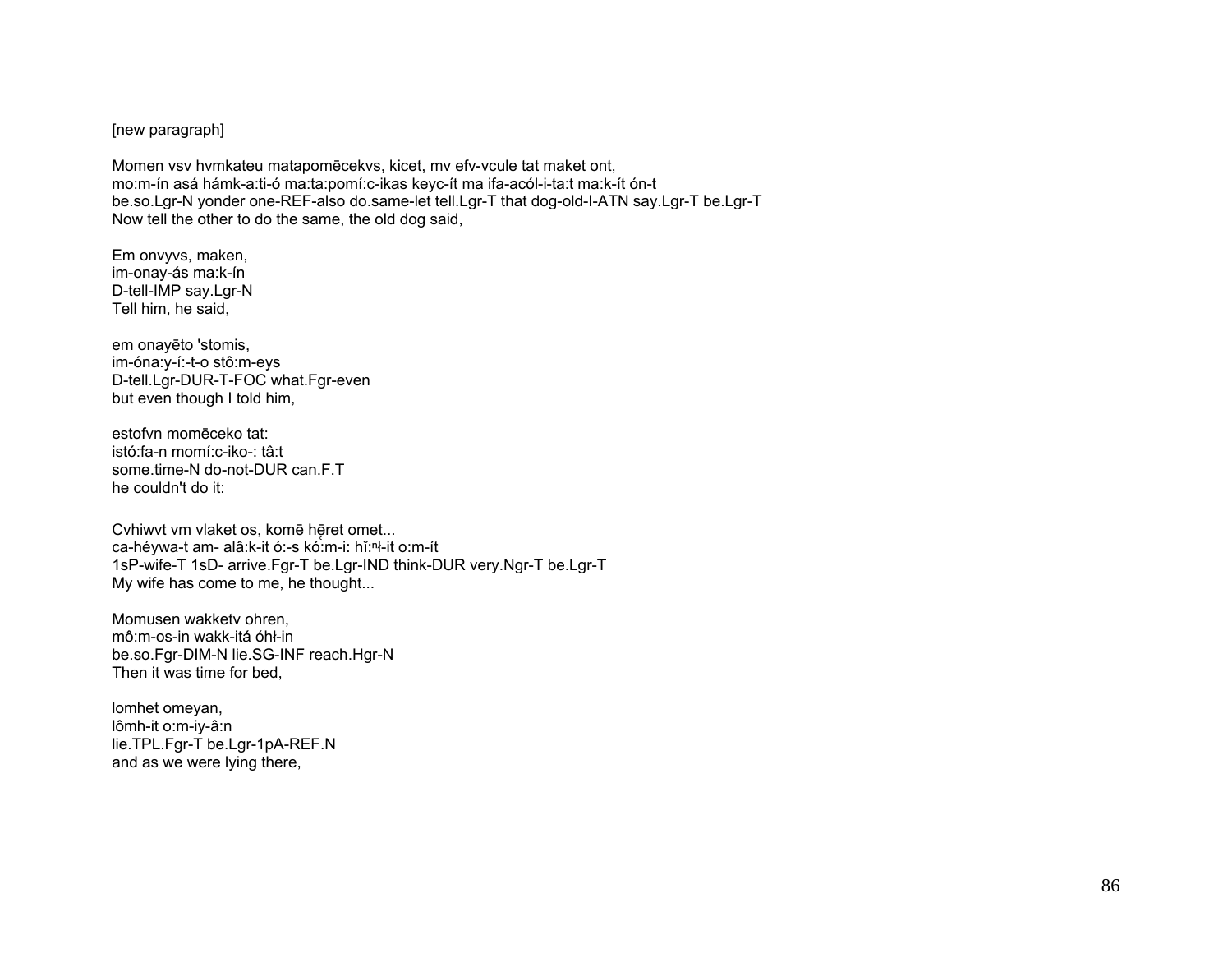vsv tat Myt cyhiwyts, komē hēret omēpekv asá-ta:t má-t ca-héywa-ts kó:m-i: hǐ:<sup>n</sup>ł-it om-i:p-iká yonder-ATN that-T 1sP-wife-T.be.IND think-DUR very.Ngr-T be-SPN.Lgr-so the other still thought, It's my wife,

epolehcet vccety 'tem vchovehpet wakhoket ont omis... i:-políhc-it acc-itá 'ti-m- achoy-íhp-it wakhô:k-it ón-t o:m-êys RFL-screw.Hgr-T wear-INF RCP-D- wear.PL-SPN.Hgr-T lie.DU.Fgr-T be.Lgr-T be.Lgr-even and so snuggled up to her and they lay beneath the same blanket...

Nake tayekot os, komikv, nâ:ki tá:y-iko-t ó:-s kô:m-éy-ka thing right-not-T be.Lgr-IND think.Fgr-1sA-so Something is wrong, I thought,

Vneu cvnocekarēs, komit takwakkvyisan ani-ó ca-nóc-iká:ł-i:-s kô:m-ey-t ták-wakk-ay-êys-a:n I-also 1sP-sleep-not.will-IND think.Fgr-1sA-T LOC-lie.SG-1sA-even-REF.N I won't sleep. I thought, and lay there.

estomusē cynocē omat. istô:m-os-i: ca-no:c-í: o:m-â:t be.how.much.Fgr-DIM-DUR 1sP-sleep.Lgr-DUR be.Lgr-REF but slept for a little while...

entis elēcepvtēt papet kvpotkicēpvcoken, ínteys ili:c-ip-át-i:-t pa:p-ít kapo:tkéyc-i:p-acók-in already kill.SG-SPN-P5-T eat.Lgr-T chomp-SPN.Lgr-DED-N She had already killed him and was chomping noisily

vcyhonēcet wakkin... ac-ahonî:c-it wâ:kk-ey-n 1sP-awake.Fgr-T lie.SG.Fgr-1sA-N when I awoke and lay there...

Efv-vcule hytym aatet vlaket yvn waswaket okat, ifa-acól-i hatâm a:-â:t-it alâ:k-it vá-n wáswa:k-ít o:k-â:t dog-old-I again DIR-come.SG.Fgr-T arrive.Fgr-T this-N whisper.Lgr-T say.Lgr-REF The old dog came over again and whispered,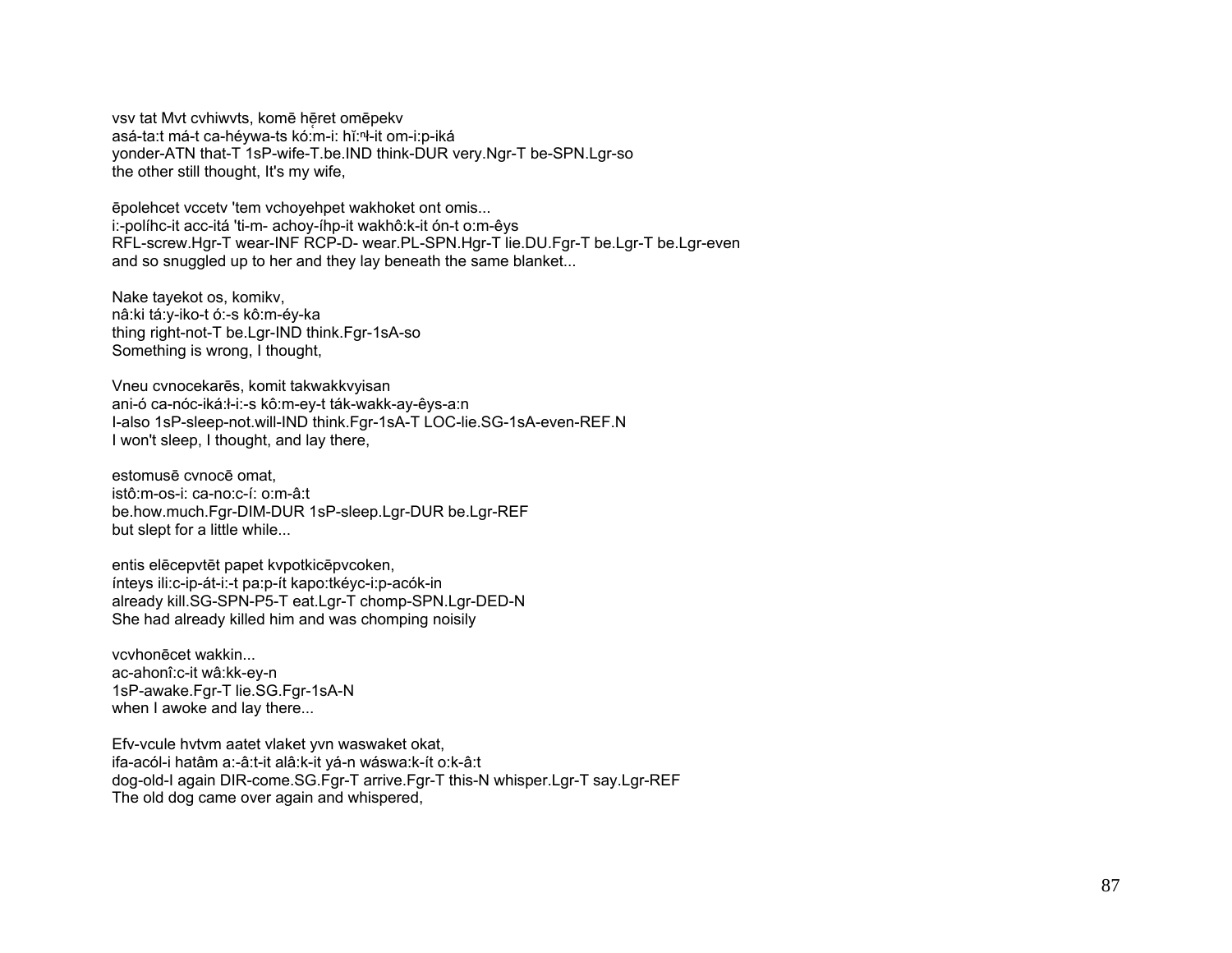Vhericēt alihket vyvs. ahiłéyc-i:-t a:-léyhk-it ay-ás careful-DUR-T DIR-sit.SG.Hgr-T go.SG-IMP Get up carefully and go.

Mon vnet ecepakarēs. mó:-n aní-t ici-pâ:k-á:ł-i:-s be.so.Lgr-N I-T 2P-be.with.Fgr-1sA.will-IND I'll be with you.

Monkv em etetakvs, cvkican vtēkusen vhericēt ahuyirit, môn-ka im- ititá:k-as ca-keyc-â:n atĭ:<sup>n</sup>k-os-in ahiłéyc-i:-t a:-hoyêył-ey-t be.so.Fgr-so D- ready-IMP 1sP-tell.Lgr-REF.N up.to.Ngr-DIM-N careful-DUR-T DIR-stand.SG.Hgr-1sA-T So get ready, he said to me, and right away I stood up carefully,

eccv raesehpet momusen em ahtin momusen vthoyen okat, ícca ła:-is-íhp-it mô:m-os-in im-áht-ey-n mô:m-os-in átho:v-í:-n o:k-â:t gun DIR-take.SG-SPN.Hgr-T be.so.Fgr-DIM-N D-come.SG.Hgr-1sA-N be.so.Fgr-DIM-N come.DU.Lgr-DUR-N say.Lgr-REF got a gun, and came, and we both came, and he said,

My este hymkē isenloken omat. ma ísti hámk-i: a:-is-ín-lo:k-ín o:m-â:t that person one-DUR DIR-INST-D-devour-N be.Lqr-REF When she had eaten up the other person,

'secepvyvranet omen okvyis maket, 's-ici-pay-áła:n-ít o:m-ín o:k-ay-êys ma:k-ít INST-2P-add-INCIP.Lgr-T be.Lgr-N say.Lgr-1sA-even say.Lgr-T you were going to be next, that's what I meant,

my efv-ycule tat ym onayen ythoyeyyntys, ma ifa-acól-i-ta:t am-óna:y-ín átho:y-iy-ánta-s that dog-old-I-ATN 1sD-tell.Lgr-N come.DU.Lgr-1pA-P4-IND the old dog told me as we came together,

makesasytēs, mahokynts. ma:k-i-sâ:s-ati:-s má:ho:k-ánt-s say.Lgr-l-be.some.Fgr-P5-IND say.IMPL.Lgr-P4-IND someone said, it was said.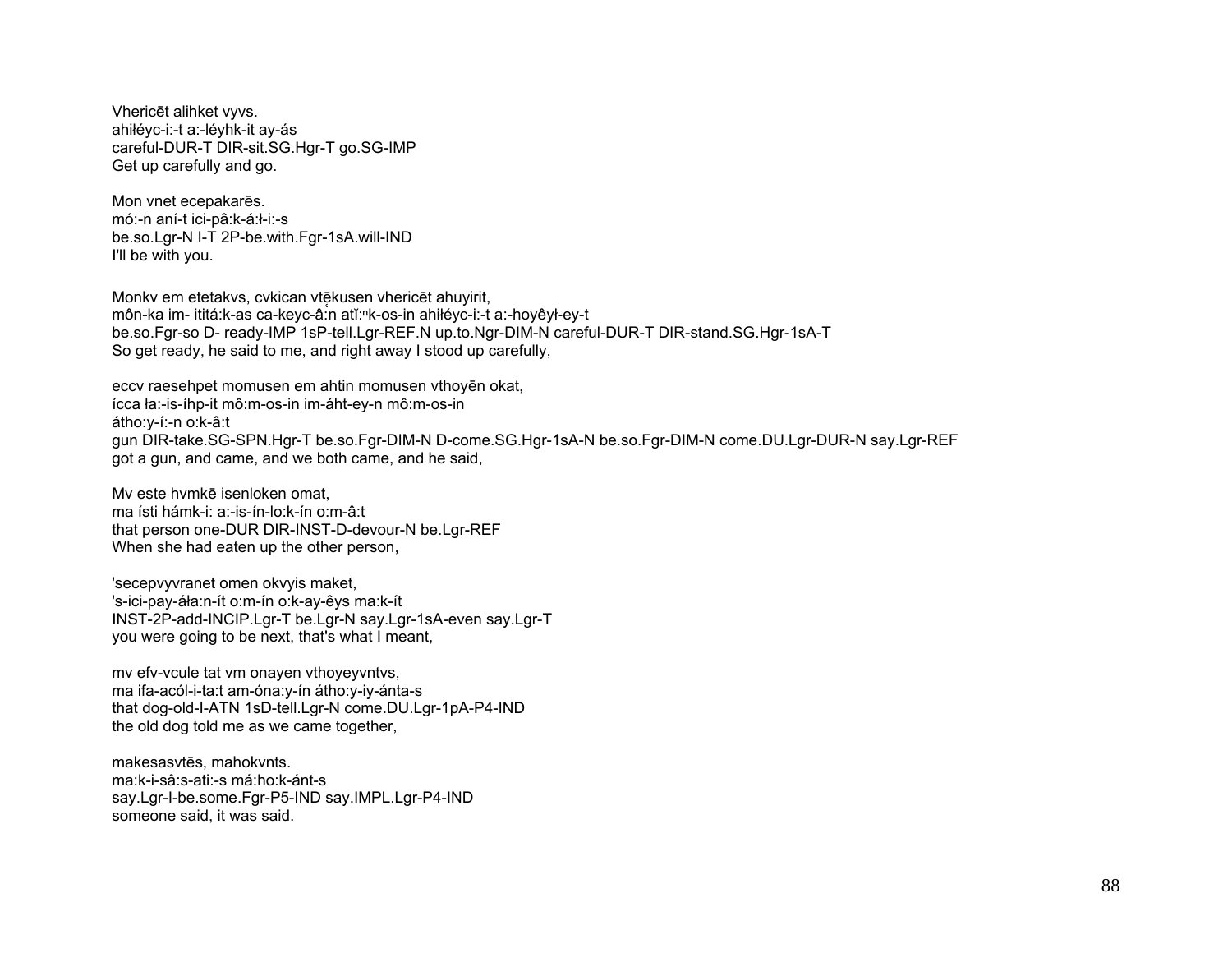[new paragraph]

Mon efv erem ētv efv-mvnettvlke tat em punayvntvs, makesasvtēs. mó:-n ifá ił-im-í:ta ifa-manitt-âlki-ta:t ím-pona:y-ánta-s ma:k-i-sâ:s-ati:-s be.so.Lgr-N dog DIR-D-other dog-young-GPL-ATN D-talk.Lgr-P4-IND say.Lgr-I-be.some.Fgr-P5-IND And [the old dog] talked with other dogs, young dogs, someone said.

Mont em punayet okat, món-t ím-pona:y-ít o:k-â:t be.so.Lgr-T D-talk.Lgr-T say.Lgr-REF And talking with them, he said,

Hiyomat pupucase tat estomusen em vnicvranēn omat, heyyô:m-a:t po-pocá:si-ta:t istô:m-os-in im- anéyc-ała:n-í:-n o:m-â:t be.like.this.Fgr-REF 1pP-master-ATN be.how.much.Fgr-DIM-N D- help-be.going.Lgr-DUR-N be.Lgr-REF Now we're going to help our master as much

em vniceyvrēs. im- anéyc-iy-áłi:-s D- help-1pA-will-IND as we can.

Monkv este-honvntake omēt em vniceyvrēs. môn-ka isti-honan-tá:ki ó:m-i:-t im- anéyc-iy-áłi:-s be.so.Fgr-so person-male-PL be.like-DUR-T D- help-1pA-will-IND So we'll help him like young men.

Momis cvfencakan enhopohyit 'cetotvranvkit omis. mô:m-eys cafincâ:k-a:n in-hopóhy-ey-t 'ci-tot-áła:n-ak-éy-t o:m-éy-s be.so.Fgr-even lively.RED.Fgr-REF.N D-look.for.Hgr-1sA-T 2P-send-INCIP.Lgr-PL-1sA-T be.Lgr-1sA-IND I'll select lively ones and send you all.

Monky homvn vpefatiket ehkety hēran enhopoyaks. môn-ka homá-n a-pifa:têyk-it ihk-itá hĭ:ⁿł-a:n in-hopóy-aks be.so.Fgr-so front-N at-run.TPL.Hgr-T hide-INF good.Ngr-REF.N D-search-PL.IMP So run ahead and look for a good hiding place.

Mon mvt hēcken omat, mó:-n má-t hi:ck-ín o:m-â:t be.so.Lgr-N that-T find.Lgr-N be.Lgr-REF When you find it,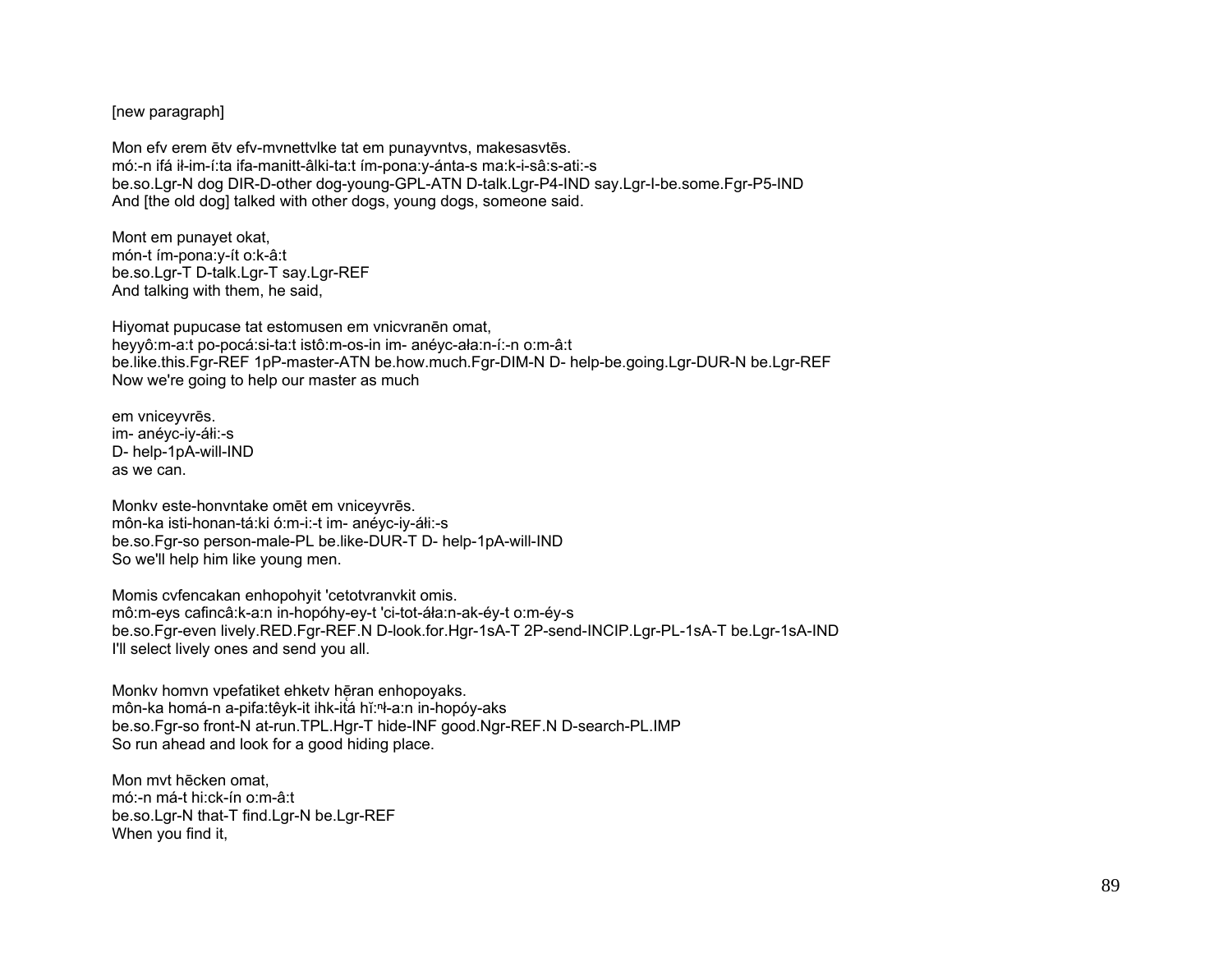myn heyv pupucase tat ehkehpet ohmen má-n hivá po-pocá:si-ta:t ihk-íhp-it óhm-in that-N this 1pP-master-ATN hide-SPN.Hgr-T be.Hgr-N our owner will hide there.

pomet naket aret omen omat, 'tepoyeyvres, maket pó:mi-t nâ:ki-t a:l-ít o:m-ín o:m-â:t 'tipoy-íy-áli:-s ma:k-ít we-T what-T go.about.SG.Lgr-T be.Lgr-N be.Lgr-REF fight-1pA-will-IND say.Lgr-T and we'll fight whatever is there, he said,

emvnettvike tayen em punayvntvs, makesasvtēs. imanitt-âlki tă:<sup>n</sup>y-in ím-pona: y-ánta-s ma: k-i-sâ: s-ati:-s young-GPL much.Ngr-N D-talk.Lgr-P4-IND say.Lgr-I-be.some.Fgr-P5-IND addressing the much younger ones, someone said.

Mont lētkuset vyvs, maken, món-t li:tk-os-ít av-ás ma:k-ín be.so.Lgr-T run.SG.Lgr-DIM-T go.SG-IMP say.Lgr-N Now go at a slow run, he said,

lētkusit ayin vpēyeyisan, li:tk-os-éy-t a:y-éy-n api:y-iy-êys-a:n run.SG.Lgr-DIM-1sA-T go.SG.Lgr-1sA-N go.TPL.Lgr-1pA-even-REF.N and I went at a slow run and as we went.

momvranen okehpvten, mó:m-ała:n-ín ok-íhp-at-in be.so-be.going.Lgr-N say-SPN.Hgr-happen-N what he said would happen, happened,

tat vyetvn komvcoke ont omen... tắ:<sup>n</sup>t ay-íta-n kô:m-acók-i ôn-t o:m-ín much.N.T go.SG-INF-N think.Fgr-DED-I be.Fgr-T be.Lgr-N and it seemed he really wanted to go...

Estekene-rakkot ahakēpvcokvnts, makvtēs. istikini-łákko-t a:-há:k-i:p-acók-ant-s ma:k-atí:-s owl-big-T DIR-call-SPN.Lgr-DED-P4-IND say.Lgr-P5-IND A big owl is hooting in the distance, he said.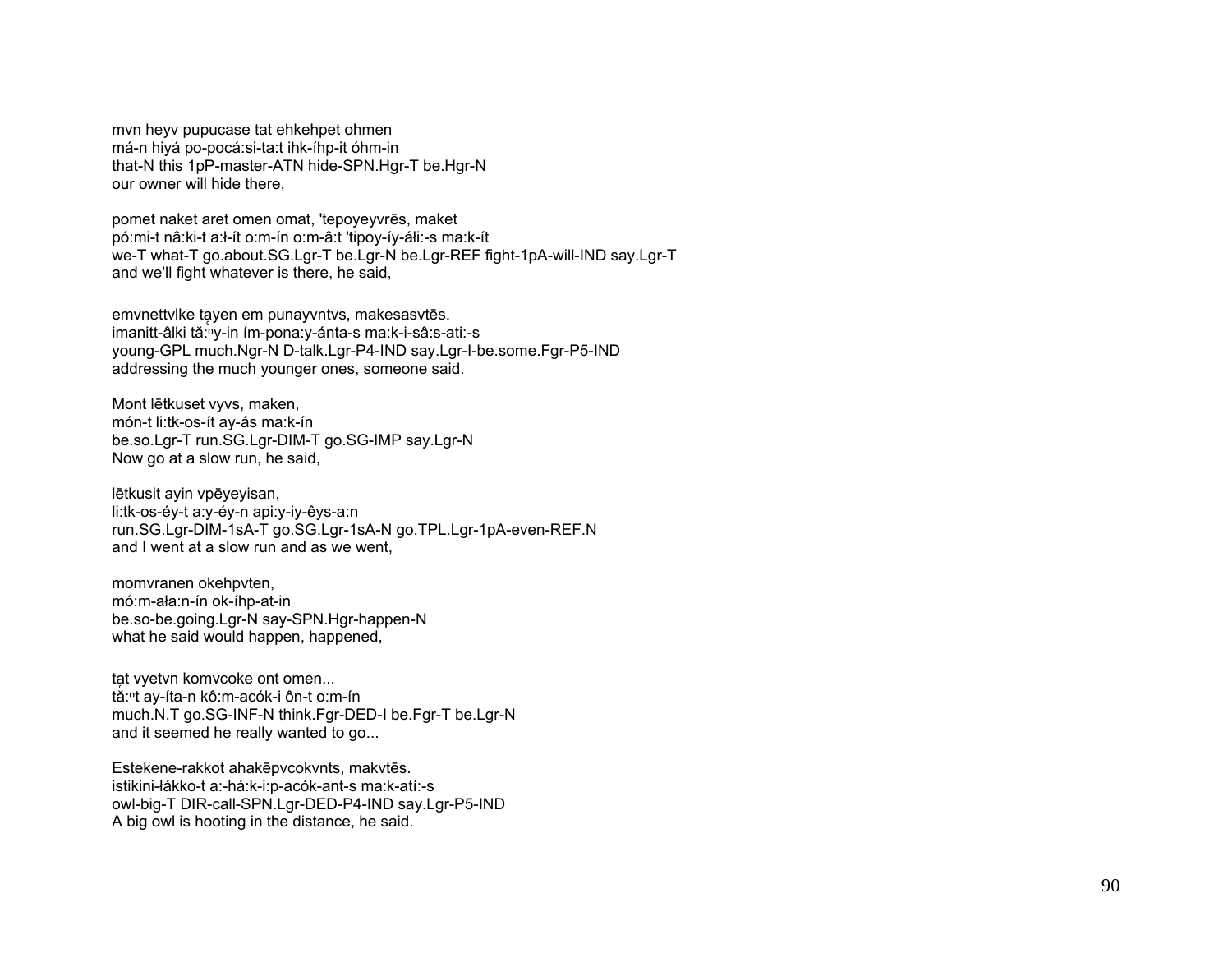Momen vpēyēn, mo:m-ín api:y-í:-n be.so.Lgr-N go.TPL.Lgr-DUR-N And we kept going,

vvwolicet vvēpvcoken... y-áwoleyc-ít ay-i:p-acók-in DIR-get.closer.Lgr-T go.SG-SPN.Lgr-DED-N and as it grew near, he went on...

Momusen mv efv homv vpefatkat hvmket ralētket, mô:m-os-in ma ifá homá a-pifâ:tk-a:t hámk-it ła:-lî:tk-it be.so.Fgr-DIM-N that dog front at-run.TPL.Fgr-REF one-T DIR-run.SG.Fgr-T Then one of the dogs who had run ahead came back,

'yepunrapat, Ehketv punhēcket omis os. 'y-ipo-nłâ:p-a:t ihk-itá pon-hî:ck-it o:m-êys ó:-s DIR-1pP-meet.Fgr-REF hide-INF 1pD-find.Fgr-T be.Lgr-even be.Lgr-IND and as he met us, [said,] We've found a hiding place.

Mon my tylkus, maket omen, mó:-n ma tăl<sup>n</sup>k-os ma:k-ít o:m-ín be.so.Lgr-N that only.Ngr-DIM say.Lgr-T be.Lgr-N That is all, he said,

Momis yi hakepusēt omēpis, maket omen... mô:m-eys y-êy ha:k-ip-ós-i:-t om-î:p-eys ma:k-ít o:m-ín be so Fgr-even this-even call-SPN-DIM-DUR-T be-SPN Fgr-even say Lgr-T be Lgr-N But there may be something calling, he said...

Momusen Vlecvs! cvkicaken... mô:m-os-in alíc-as ca-kéyc-a:k-ín be.so.Fqr-DIM-N hurry-IMP 1sP-tell-PL.Lqr-N Then they told me, Hurry!

Momusen Letkys! makit ayin vpēvevat. mô:m-os-in lítk-as ma:k-éy-t a:y-éy-n api:y-iy-â:t be.so.Fgr-DIM-N run.SG-IMP say.Lgr-1sA-T go.SG.Lgr-1sA-N go.TPL.Lgr-1pA-REF Then I said, Run! and went, and as we all went,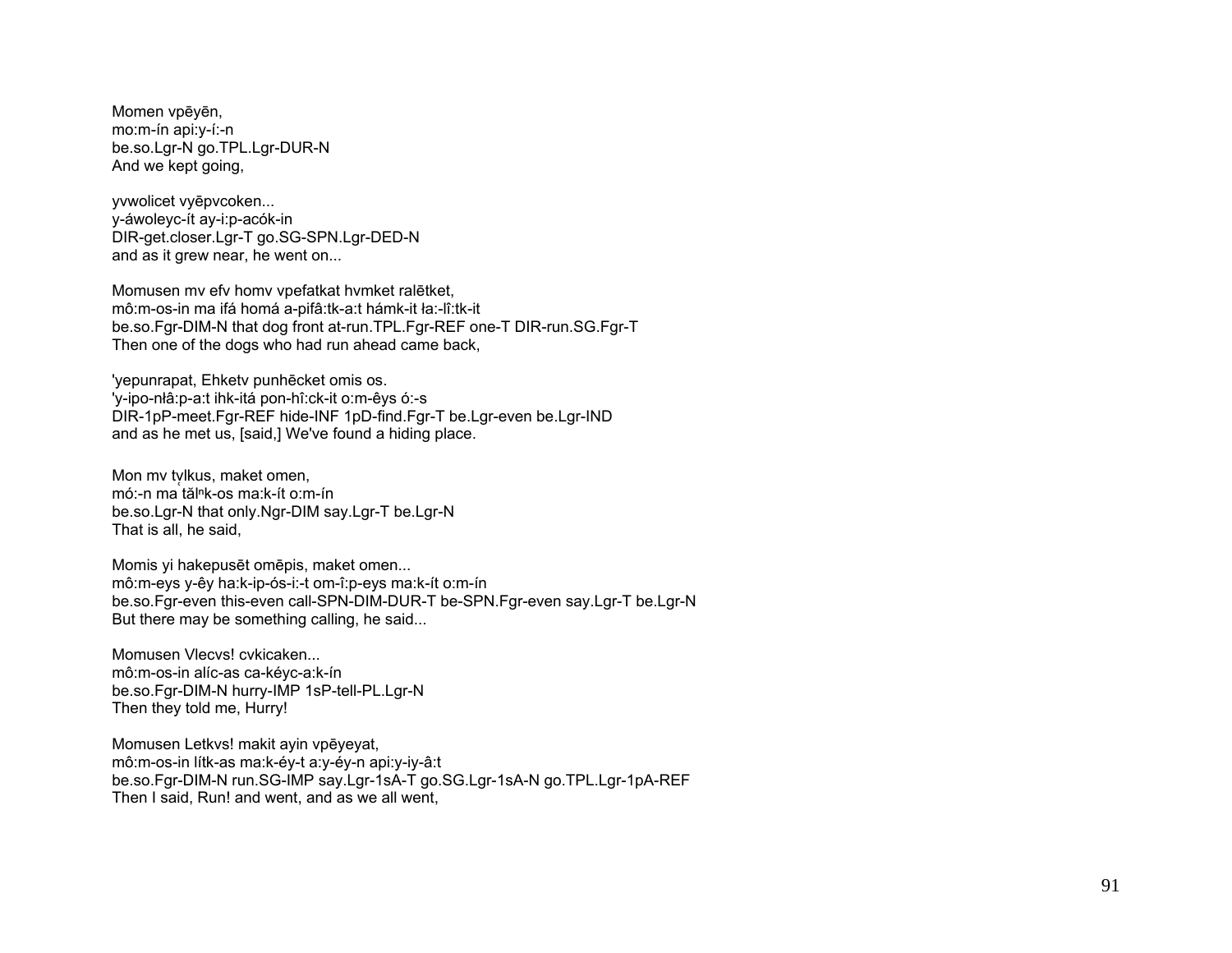vpē̜yēt eto-hvoket rakkēt wakket omen ohkvtēt on apĭ:<sup>ⁿ</sup>y-i:-t ito-háwk-it łákk-i:-t wâ:kk-it o:m-ín óhk-ati:-t ô:-n go.TPL.Ngr-1pA-T tree-open-T big-DUR-T lie.SG.Fgr-T be.Lgr-N mean.Hgr-P5-T be.Fgr-N we kept going to where there was a big hollow log that they had meant,

mvn erorihcēn, má-n ił-ołéyhc-i:-n that-N DIR-reach.Hgr-DUR-N and upon arriving there,

momusen Yvn 'cēyvs! cvkicakan vtēkusen, mô:m-os-in yá-n cí:y-as ca-kéyc-a:k-â:n atĭ:<sup>ⁿ</sup>k-os-in be.so.Fgr-DIM-N this-N enter-IMP 1sP-tell-PL.Lgr-REF.N up.to.Ngr-DIM-N they told me, Get in here! and right away

mv eto-hvoke tat 'ceyiyet wakkin... ma ito-háwk-i-ta:t 'ciyêyy-it wâ:kk-ey-n that tree-open-I-ATN enter.Hgr-T lie.SG.Fgr-1sA-N I got in the hollow log and lay down...

Momusen mv estekene-rakko tat aret okēpekv, mô:m-os-in ma istikini-łákko-ta:t a:ł-ít ok-i:p-iká be.so.Fgr-DIM-N that owl-big-ATN go.about.SG.Lgr-T say-SPN.Lgr-so The big owl was out there

vlahkvcoket mv eto-hvoke pikvyat ēyohhuerat, aláhk-acók-it ma ito-háwk-i pêyk-ay-a:t i:y-óh-hoył-â:t arrive.Hgr-DED-T that tree-open-I get.in.SG.Fgr-1sA-REF RFL-on-stand.SG-REF and came to the hollow log I was in, and as he stood on it,

ele-kososowa 'yvropothuecēt... ili-kososowá: 'y-a-łopothóyc-i:-t 3P.leg-nail DIR-at-pierce.PL-DUR-T his claws were coming through...

Mv efv-vcule avm onayet okat, ma ifa-acól-i a:-ám-ona:y-ít o:k-â:t that dog-old-I DIR-1sD-tell.Lgr-T say.Lgr-REF The old dog told me,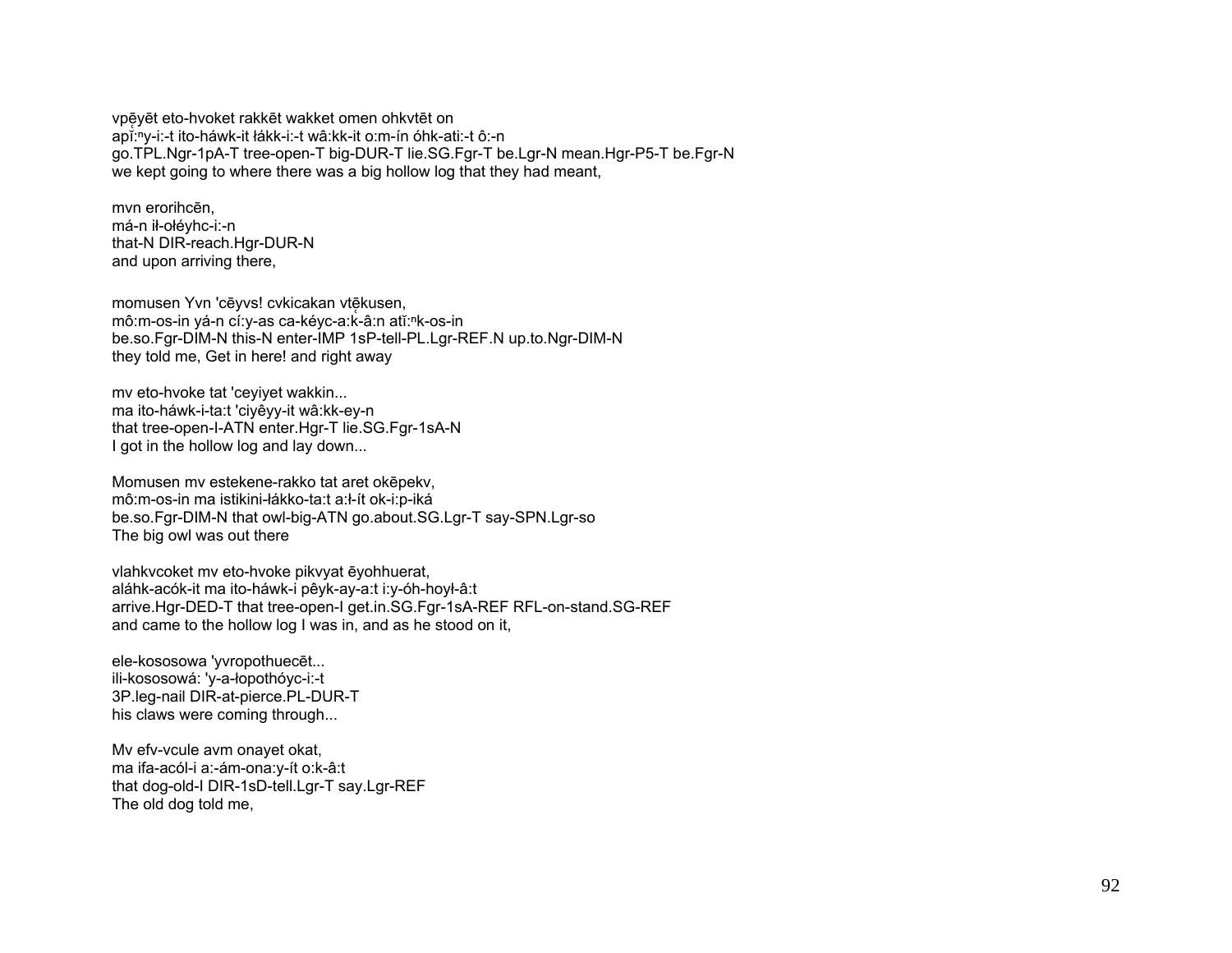Kos. Emuntylke hēret omis os cē. kós im-ontálk-i hĭ: h-it o: m-êys ó:-s cî: no D-tired-I very.Ngr-T be.Lgr-even be.Lgr-IND DCL No. He is getting tired.

Wakkycoks, maket omen wakkin. wâ:kk-acók-s ma:k-ít o:m-ín wâ:kk-ey-n lie.SG.Fgr-DED-IND say.Lgr-T be.Lgr-N lie.SG.Fgr-1sA-N He is sitting, he said, and I lay there,

ayen momusen estekene tat vyēpvcoken momusen okat, a:y-ín mô:m-os-in istikíni-ta:t ay-i:p-acók-in mô:m-os-in o:k-â:t go.SG.Lgr-N be.so.Fgr-DIM-N owl-ATN go.SG-SPN.Lgr-DED-N be.so.Fgr-DIM-N say.Lgr-REF and time went on and it seemed the big owl was leaving...

Mucy tat ayē hēris os, kicakycoken pohit wakklijn, mocá-ta:t a:y-í: hǐ:<sup>n</sup>ł-eys ó:-s kéyc-a:k-acók-in pô:h-ey-t wâ:kk-ey-n this.time-ATN go.SG.Lgr-DUR good.Ngr-even be.Lgr-IND tell-PL.Lgr-DED-N hear.Fgr-1sA-T lie.SG.Fgr-1sA-N Now he's really gone, I heard them say as I lay there,

momusen sumkehpycoken... mô:m-os-in somk-íhp-acók-in be.so.Fgr-DIM-N disappear.SG-SPN.Hgr-DED-N and it seemed he had disappeared...

Tokys ca! Aossys! makaken aohsvyan, tókas câ: a:-óss-as má:k-a:k-ín a:-óhs-ay-a:n now DCL DIR-come.out.SG-IMP say-PL.Lgr-N DIR-come.out.SG.Hgr-1sA-REF.N Now! Come out! they said, and when I came out,

my tat 'tepovusē havet omēpen... má-ta:t típoy-os-í: ha:y-ít om-i:p-ín that-ATN fight.Lgr-DIM-DUR make.Lgr-T be-SPN.Lgr-N they were really fighting...

Efv tat ennokkice ont os komvkateu sasen... ifá-ta:t in-nokkéyc-i: ôn-t ó:-s kô:m-ak-a:ti-ó sâ:s-in dog-ATN D-hurt-DUR be.Fgr-T be.Lgr-IND think.Fgr-IMPL.A-REF-also be.some.Fgr-N The dogs seem hurt, some thought...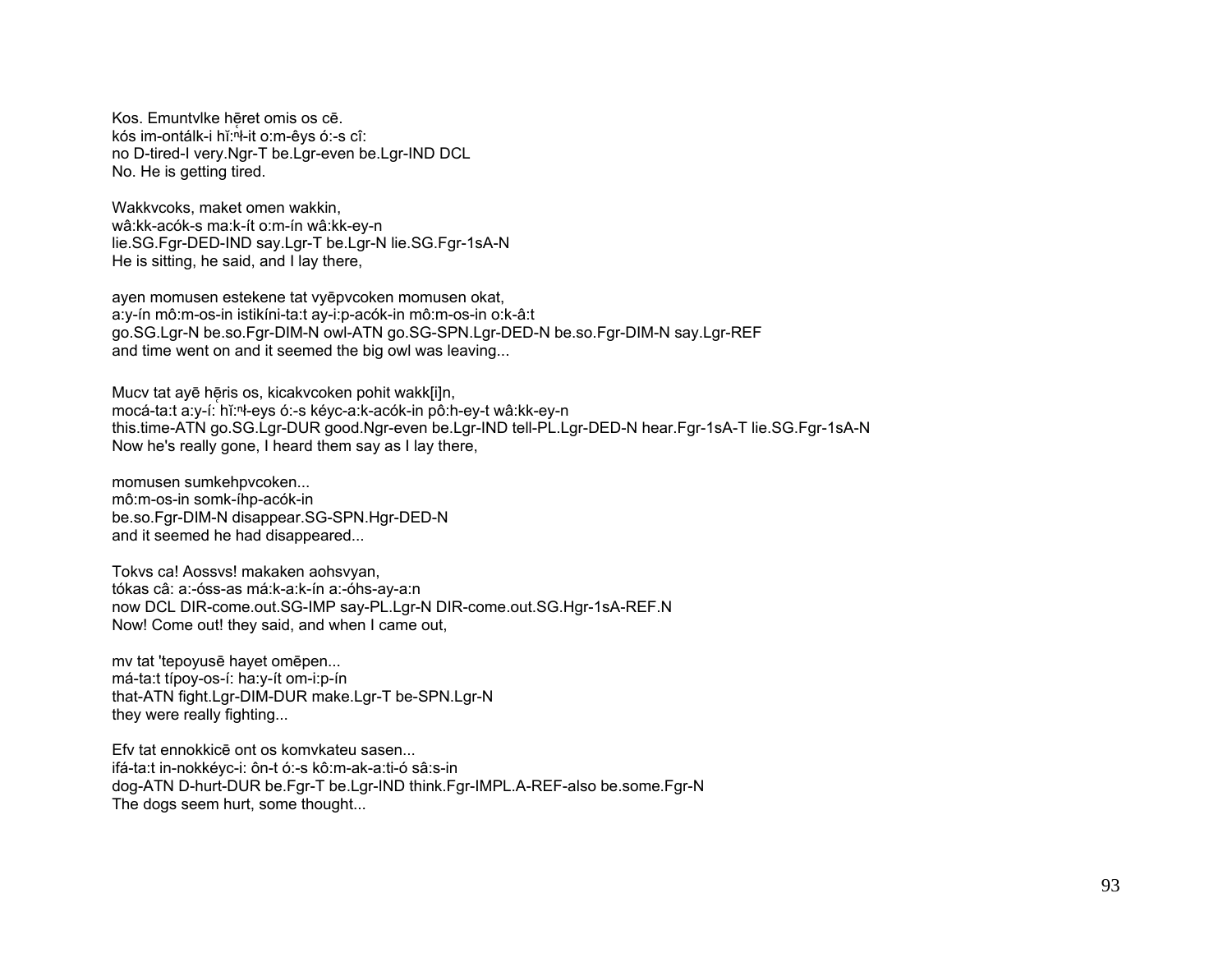Hvtvm ennokkicis hatâm in-nokkêyc-ey-s again D-hurt.Fgr-1sA-IND Again some were hurt,

'svheremahēcusekateu sasen fullet omehpvtē on...

's-a-hił-i-ma:hí:c-os-íka:ti-ó sâ:s-in foll-ít om-íhp-ati: ô:-n INST-at-good-I-very-DIM-not.REF-also be.some.Fgr-N go.about.TPL.Lgr-T be-SPN.Hgr-P5 be.Fgr-N though not seriously...

Yossin momusen mv efv-vcule tat em punayet okēpvnkekv, y-o:ss-éy-n mô:m-os-in ma ifa-acól-i-ta:t ím-pona:y-ít ok-i:p-ánk-ika DIR-go.out.SG.Lgr-1sA-N be.so.Fgr-DIM-N that dog-old-I-ATN D-talk.Lgr-T say-SPN.Lgr-P2-so I came out, and as the old dog had talked with them before,

hvtvm em punayet okat, hatâm ím-pona:y-ít o:k-â:t again D-talk.Lgr-T say.Lgr-REF he talked with them again, saying,

Vpeyatskē tayehaks? kicet oman, apíy-á:ck-i: tâ:y-i-há:ks keyc-ít o:m-â:n go.TPL-2pA-DUR can.Fgr-I-Q tell.Lgr-T be.Lgr-REF.N Can you go?

Vpēyeyē tis os kicakvntvs, makesasvtēs. api:y-iy-í:-teys ó:-s kéyc-a:k-ánta-s ma:k-i-sâ:s-ati:-s go.TPL.Lgr-1pA-DUR-even be.Lgr-IND tell-PL.Lgr-P4-IND say.Lgr-I-be.some.Fgr-P5-IND We will go, they said, someone said.

[new paragraph]

Mont eraweyat fullēt eryiceyvntvs. món-t ił-â:w-iy-a:t foll-í:-t íł-yeyc-iy-ántas be.so.Lgr-T DIR-come.TPL.Fgr-1pA-REF go.about.TPL.Lgr-1pA-T DIR-arrive.TPL.Lgr-1pA-ánta-s And we came from there and returned.

Moman hoktvke mv puhvpo erorhoyē hēceyvtē mo:m-â:n hokt-akí ma po-hapó: ił-ółho:y-í: hi:c-iy-áti: be.so.Lgr-REF.N female-PL that 1pP-camp DIR-reach.DU.Lgr-DUR see.Lgr-1pA-P5 Now the two women we had seen come to our camp